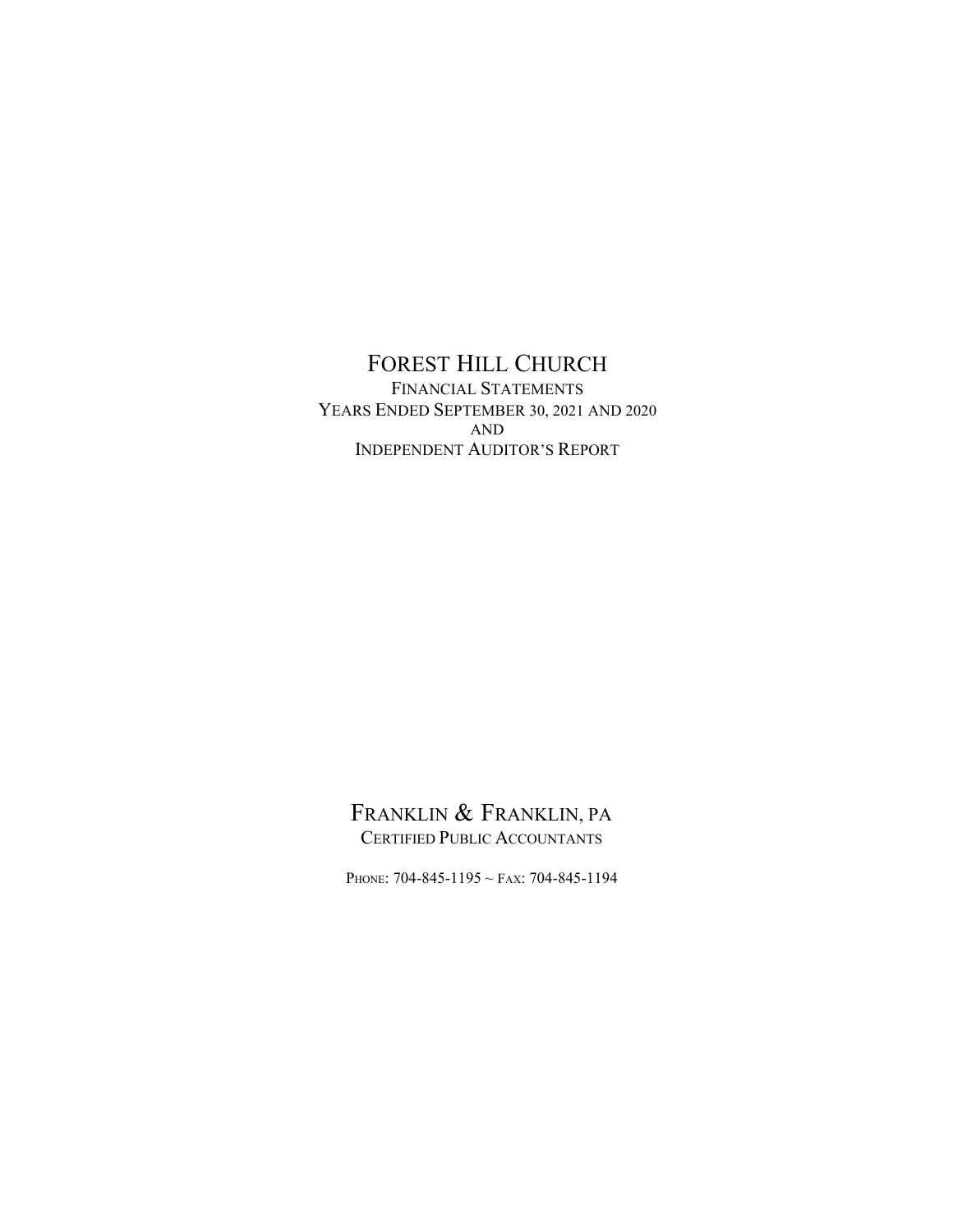YEARS ENDED SEPTEMBER 30, 2021 AND 2020

# TABLE OF CONTENTS

| Audited Financial Statements: |  |
|-------------------------------|--|
|                               |  |
|                               |  |
|                               |  |
|                               |  |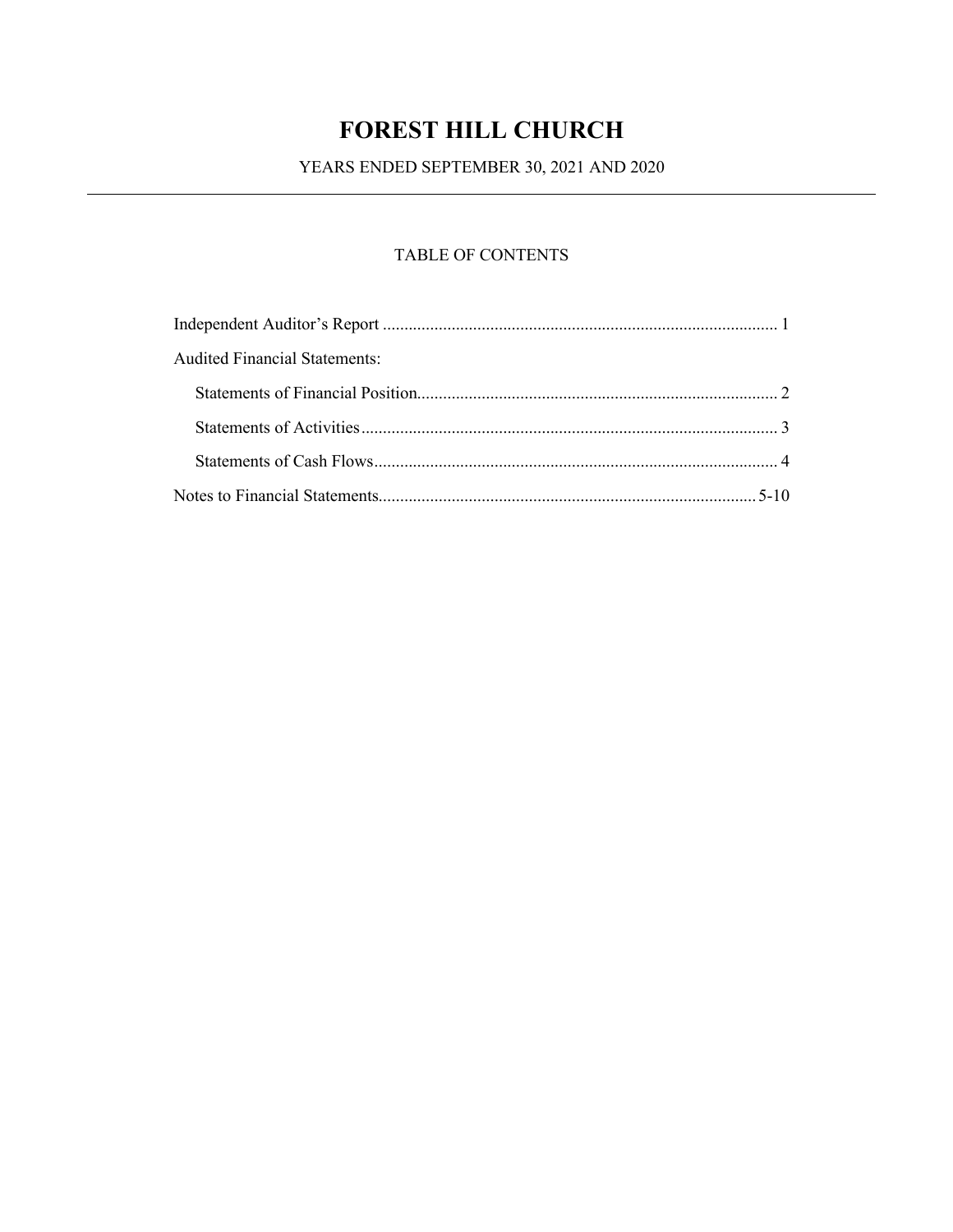CERTIFIED PUBLIC ACCOUNTANTS

### INDEPENDENT AUDITOR'S REPORT

Finance Committee and Council of Elders Forest Hill Church Charlotte, North Carolina

We have audited the accompanying financial statements of Forest Hill Church (a nonprofit organization), which comprise the statements of financial position as of September 30, 2021 and 2020 and the related statements of activities and of cash flows for the years then ended, and the related notes to the financial statements.

#### Management's Responsibility for the Financial Statements

Management is responsible for the preparation and fair presentation of these financial statements in accordance with the accounting principles generally accepted in the United States of America; this includes the design, implementation, and maintenance of internal control relevant to the preparation and fair presentation of financial statements that are free from material misstatement, whether due to fraud or error.

#### **Auditor's Responsibility**

Our responsibility is to express an opinion on these financial statements based on our audit. We conducted our audit in accordance with auditing standards generally accepted in the United States of America. Those standards require that we plan and perform the audit to obtain reasonable assurance about whether the financial statements are free of material misstatement.

An audit involves performing procedures to obtain audit evidence about the amounts and disclosures in the financial statements. The procedures selected depend on the auditors' judgment, including the assessment of the risks of material misstatement of the financial statements, whether due to fraud or error. In making those risk assessments, the auditors consider internal control relevant to the entity's preparation and fair presentation of the financial statements in order to design audit procedures that are appropriate in the circumstances, but not for the purpose of expressing an opinion on the effectiveness of the entity's internal control. Accordingly, we express no such opinion. An audit also includes evaluating the appropriateness of accounting policies used and the reasonableness of significant accounting estimates made by management, as well as evaluating the overall presentation of the financial statements.

We believe that the audit evidence we have obtained is sufficient and appropriate to provide a basis for our audit opinion.

#### **Opinion**

In our opinion, the financial statements referred to above present fairly, in all material respects, the financial position of Forest Hill Church as of September 30, 2021 and 2020, and the changes in its net assets and its cash flows for the years then ended in accordance with accounting principles generally accepted in the United States of America.

Tranhlin + Oranhlin, PA

Franklin & Franklin, PA Matthews, North Carolina December 15, 2021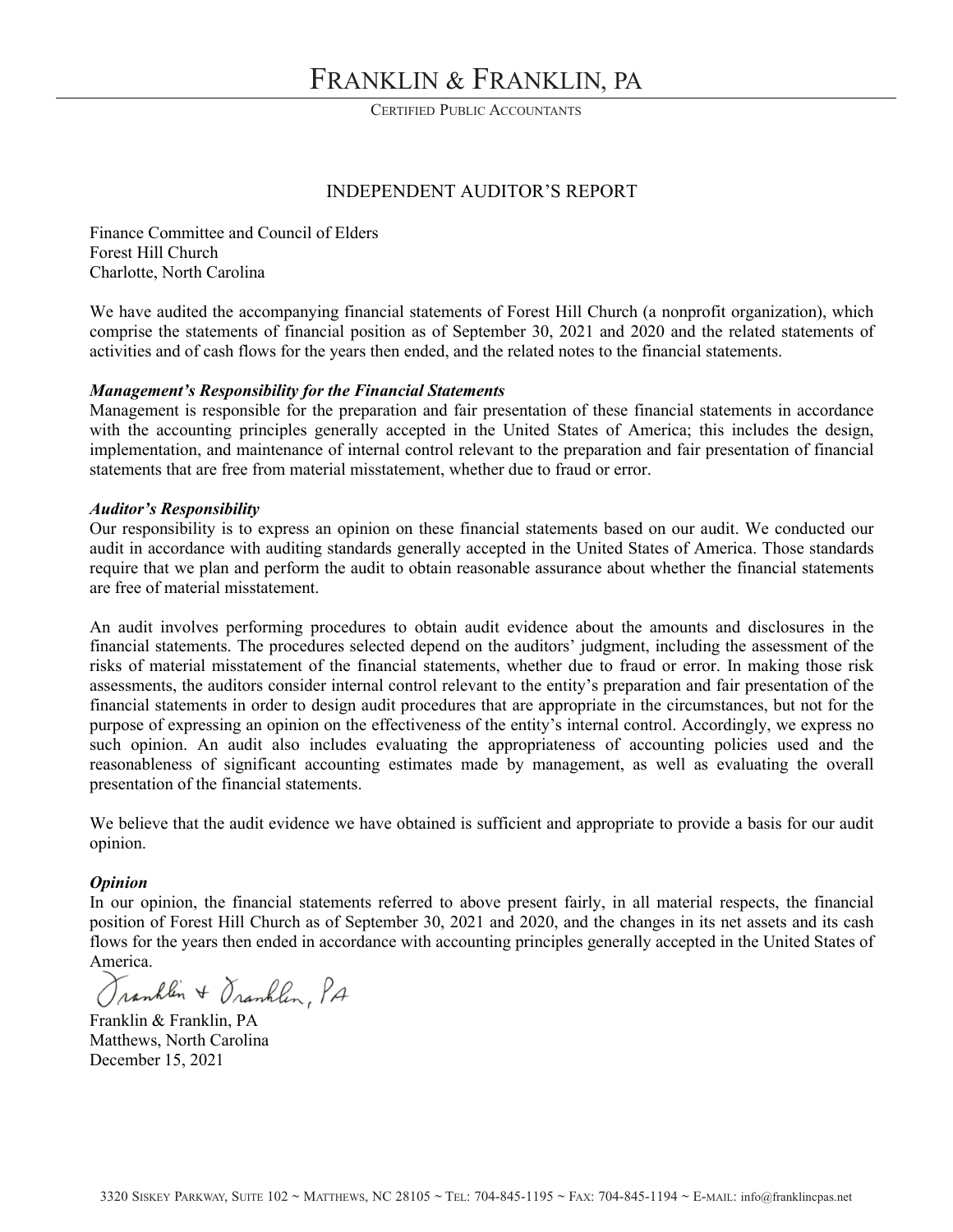# STATEMENTS OF FINANCIAL POSITION

SEPTEMBER 30, 2021 AND 2020

|                                                       | September 30, |                |    |                |
|-------------------------------------------------------|---------------|----------------|----|----------------|
|                                                       |               | 2021           |    | 2020           |
| <b>ASSETS</b>                                         |               |                |    |                |
| <b>CURRENT ASSETS:</b>                                |               |                |    |                |
| Cash and cash equivalents, without donor restrictions | S.            | 1,162,630      | \$ | 686,513        |
| Cash and cash equivalents, with donor restrictions    |               | 1,160,257      |    | 1,017,150      |
| Inventory, bookstore                                  |               |                |    |                |
| Sales tax receivable                                  |               | 20,053         |    | 122,674        |
| Prepaid expenses                                      |               | 136,134        |    | 175,151        |
| <b>TOTAL CURRENT ASSETS</b>                           |               | 2,479,074      |    | 2,001,488      |
| PROPERTY & EQUIPMENT                                  |               | 68,310,449     |    | 66,621,327     |
| Less accumulated depreciation                         |               | (28, 115, 481) |    | (25, 831, 305) |
| PROPERTY, NET                                         |               | 40,194,968     |    | 40,790,022     |
| <b>OTHER ASSETS</b>                                   |               |                |    |                |
| Security deposit                                      |               |                |    | 150,000        |
| <b>TOTAL ASSETS</b>                                   |               | \$42,674,042   |    | \$42,941,510   |
| <b>LIABILITIES &amp; NET ASSETS</b>                   |               |                |    |                |
| <b>CURRENT LIABILITIES:</b>                           |               |                |    |                |
| Accounts payable                                      | \$            | 96,738         | \$ | 73,627         |
| Accrued payroll and related liabilities               |               | 154,729        |    | 144,298        |
| Accrued vacation payable                              |               | 242,408        |    | 279,379        |
| Current portion long-term debt                        |               |                |    | 237,670        |
| <b>TOTAL CURRENT LIABILITIES</b>                      |               | 493,875        |    | 734,974        |
| LONG-TERM DEBT (Less current portion)                 |               | 1,739,700      |    | 1,627,530      |
| <b>TOTAL LIABILITIES</b>                              |               | 2,233,575      |    | 2,362,504      |
| <b>NET ASSETS:</b>                                    |               |                |    |                |
| Net assets without donor restrictions                 |               |                |    |                |
| Property                                              |               | 40,194,968     |    | 40,790,022     |
| Designated by Church Council                          |               | 604,398        |    | 604,398        |
| Undesignated                                          |               | (1,519,156)    |    | (1,832,564)    |
|                                                       |               | 39,280,210     |    | 39,561,856     |
| Net assets with donor restrictions                    |               | 1,160,257      |    | 1,017,150      |
| <b>TOTAL NET ASSETS</b>                               |               | 40,440,467     |    | 40,579,006     |
| <b>TOTAL LIABILITIES &amp; NET ASSETS</b>             |               | \$42,674,042   |    | \$42,941,510   |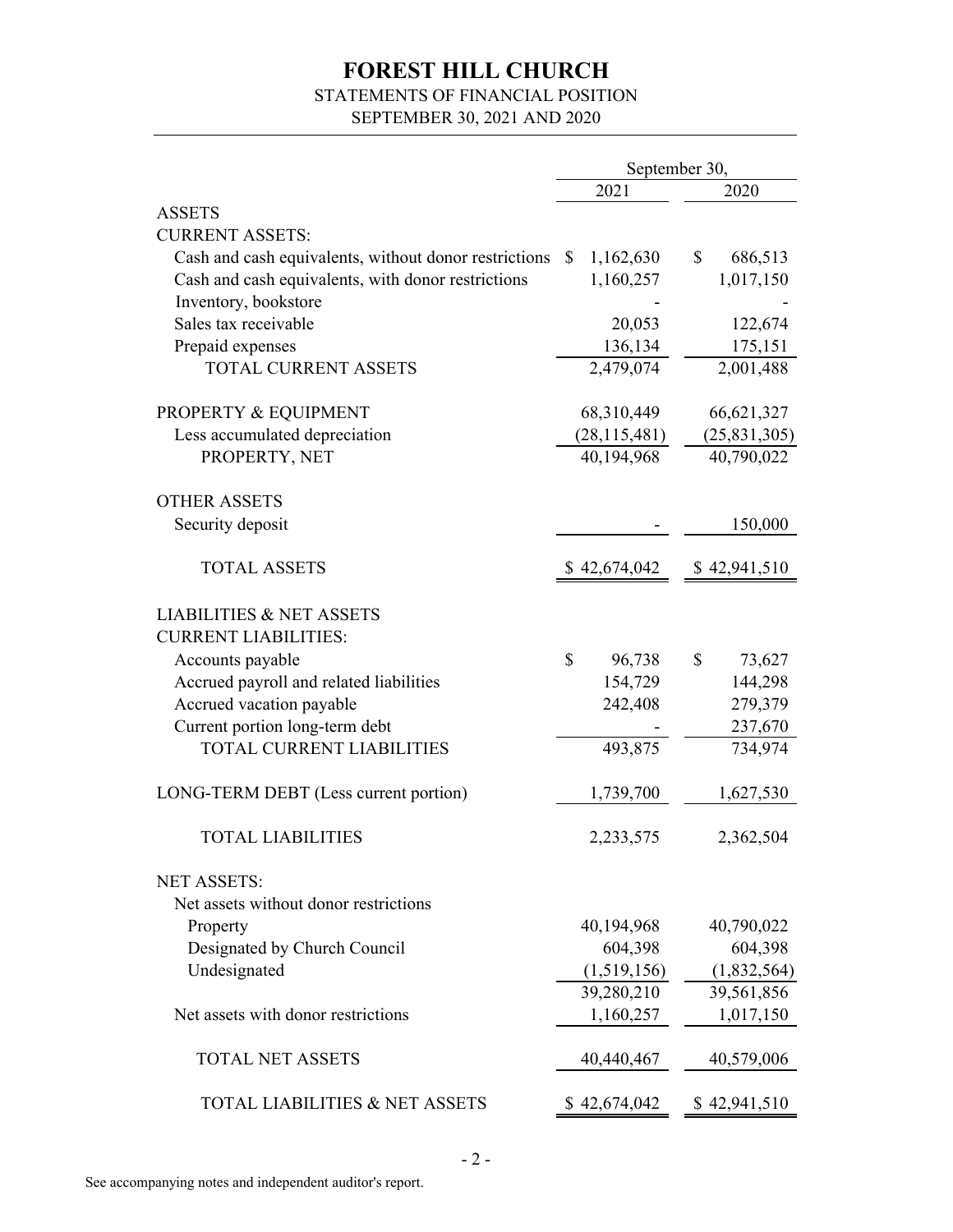# STATEMENTS OF ACTIVITIES YEARS ENDED SEPTEMBER 30, 2021 AND 2020

|                                                                        | Year ended<br>September 30, | Year ended<br>September 30, |  |
|------------------------------------------------------------------------|-----------------------------|-----------------------------|--|
|                                                                        | 2021                        | 2020                        |  |
| CHANGE IN NET ASSETS WITHOUT DONOR RESTRICTIONS<br>REVENUE AND SUPPORT |                             |                             |  |
| Contributions                                                          | \$<br>14,287,023            | 15,327,362<br>\$            |  |
| Preschool                                                              | 473,371                     | 418,300                     |  |
| PPP loan forgiven                                                      | 2,366,617                   |                             |  |
| Investment income                                                      | 2,791                       | 9,267                       |  |
|                                                                        | 17,129,802                  | 15,754,929                  |  |
| NET ASSETS RELEASED FROM RESTRICTIONS                                  | 115,015                     | 884,295                     |  |
| TOTAL REVENUE AND SUPPORT                                              |                             |                             |  |
| WITHOUT DONOR RESTRICTIONS                                             | 17,244,817                  | 16,639,224                  |  |
| <b>EXPENSES</b>                                                        |                             |                             |  |
| Program services:                                                      |                             |                             |  |
| Personnel                                                              | 8,014,068                   | 10,418,608                  |  |
| Church programs                                                        | 1,283,382                   | 1,224,966                   |  |
| Designated church programs                                             | 115,015                     | 884,295                     |  |
| Benevolence                                                            | 2,825,318                   | 2,673,058                   |  |
| Building operations                                                    | 1,114,812                   | 1,220,991                   |  |
| Preschool                                                              | 543,864                     | 476,267                     |  |
| Depreciation                                                           | 2,090,721                   | 1,982,123                   |  |
|                                                                        | 15,987,180                  | 18,880,308                  |  |
| Supporting services:                                                   |                             |                             |  |
| Personnel                                                              | 713,002                     | 707,629                     |  |
| Building operations                                                    | 103,162                     | 112,988                     |  |
| Depreciation                                                           | 193,471                     | 183,422                     |  |
| Administration                                                         | 529,648                     | 476,973                     |  |
|                                                                        | 1,539,283                   | 1,481,012                   |  |
| <b>TOTAL EXPENSES</b>                                                  | 17,526,463                  | 20,361,320                  |  |
| CHANGE IN NET ASSETS WITHOUT DONOR                                     |                             |                             |  |
| <b>RESTRICTIONS</b>                                                    | (281, 646)                  | (3,722,096)                 |  |
| CHANGE IN NET ASSETS WITH DONOR RESTRICTIONS                           |                             |                             |  |
| Contributions and program revenue                                      | 258,122                     | 687,280                     |  |
| Net assets released from restrictions                                  | (115,015)                   | (884, 295)                  |  |
| CHANGE IN NET ASSETS WITH DONOR                                        |                             |                             |  |
| <b>RESTRICTIONS</b>                                                    | 143,107                     | (197,015)                   |  |
|                                                                        |                             |                             |  |
| <b>CHANGE IN NET ASSETS</b>                                            | (138, 539)                  | (3,919,111)                 |  |
| NET ASSETS, BEGINNING OF YEAR                                          | 40,579,006                  | 44,498,117                  |  |
| NET ASSETS, END OF YEAR                                                | \$<br>40,440,467            | 40,579,006<br>\$            |  |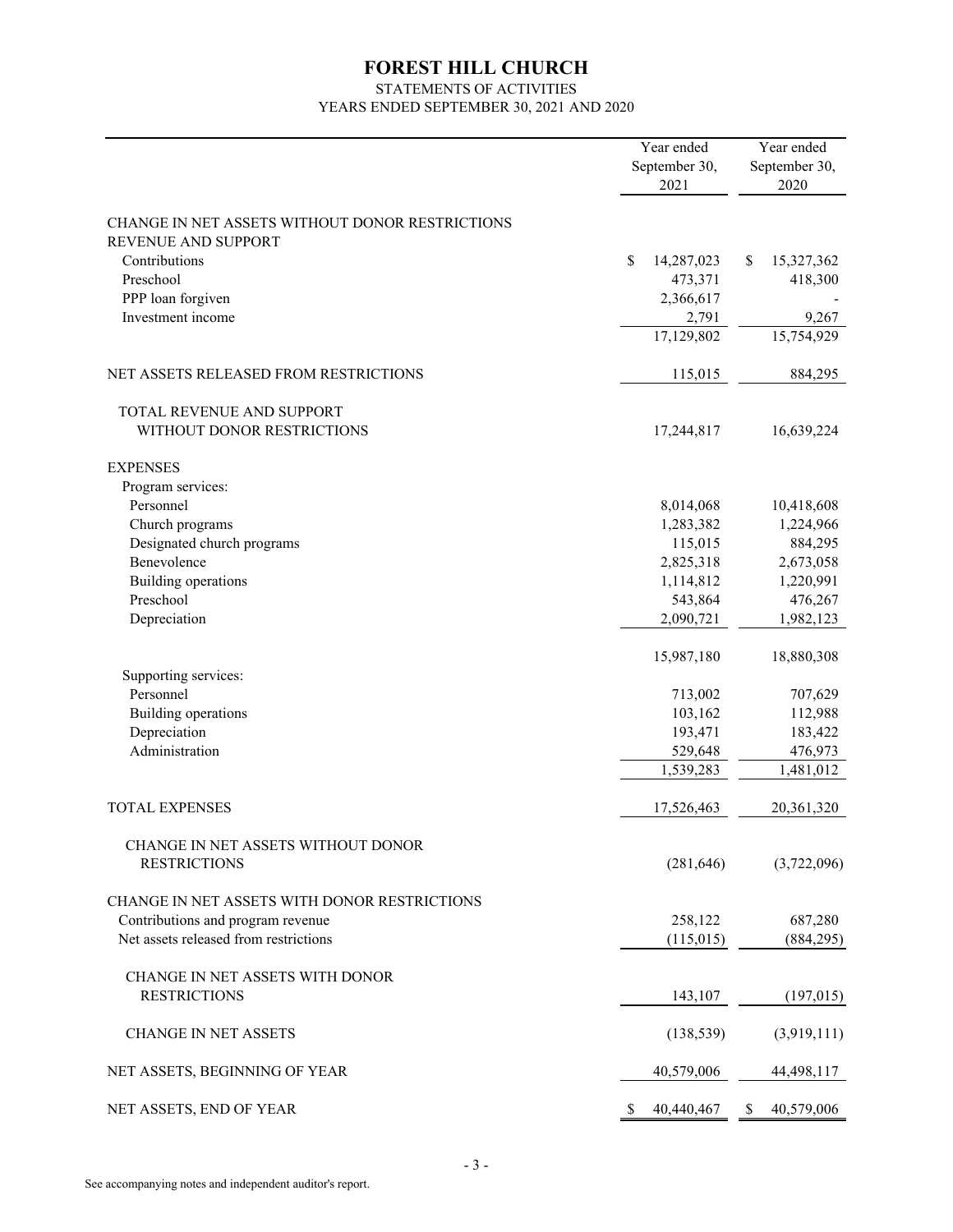# STATEMENTS OF CASH FLOWS

YEARS ENDED SEPTEMBER 30, 2021 AND 2020

|                                                                                                    |    | Year ended<br>September 30,<br>2021 | Year ended<br>September 30,<br>2020 |             |  |
|----------------------------------------------------------------------------------------------------|----|-------------------------------------|-------------------------------------|-------------|--|
| CASH FLOWS FROM OPERATING ACTIVITIES<br>Change in net assets                                       | \$ | (138, 539)                          | \$                                  | (3,919,111) |  |
| Adjustments to reconcile to net cash                                                               |    |                                     |                                     |             |  |
| provided by operating activities:                                                                  |    |                                     |                                     |             |  |
| Depreciation                                                                                       |    | 2,284,192                           |                                     | 2,165,545   |  |
| Forgiveness of long-term debt                                                                      |    | (1,865,200)                         |                                     |             |  |
| Changes in:                                                                                        |    |                                     |                                     |             |  |
| Inventory, bookstore                                                                               |    |                                     |                                     | 6,419       |  |
| Sales tax receivable                                                                               |    | 102,621                             |                                     | (5,340)     |  |
| Prepaid expenses                                                                                   |    | 39,017                              |                                     | 54,135      |  |
| Other assets                                                                                       |    | 150,000                             |                                     |             |  |
| Accounts payable                                                                                   |    | 23,111                              |                                     | (57,989)    |  |
| Accrued payroll and related liabilities                                                            |    | 10,431                              |                                     | 53,035      |  |
| Accrued vacation payable                                                                           |    | (36, 971)                           |                                     | (44, 054)   |  |
| Net Cash Flows Provided by (used for) Operating Activities<br>CASH FLOWS FROM INVESTING ACTIVITIES |    | 568,662                             |                                     | (1,747,360) |  |
| Purchase of property                                                                               |    | (1,689,138)                         |                                     | (2,921,183) |  |
|                                                                                                    |    |                                     |                                     |             |  |
| Net Cash Flows Used for Investing Activities                                                       |    | (1,689,138)                         |                                     | (2,921,183) |  |
| CASH FLOWS FROM FINANCING ACTIVITIES                                                               |    |                                     |                                     |             |  |
| Issuance of long-term debt                                                                         |    | 1,739,700                           |                                     | 2,365,200   |  |
| Payment of long-term debt                                                                          |    |                                     |                                     | (500,000)   |  |
| Net Cash Flows Provided by Financing Activities                                                    |    | 1,739,700                           |                                     | 1,865,200   |  |
| Net Change in Cash and Cash Equivalents                                                            |    | 619,224                             |                                     | (2,803,343) |  |
| CASH AND CASH EQUIVALENTS<br>AT BEGINNING OF YEAR                                                  |    | 1,703,663                           |                                     | 4,507,006   |  |
| CASH AND CASH EQUIVALENTS<br>AT END OF YEAR                                                        | S. | 2,322,887                           | \$                                  | 1,703,663   |  |

No interest was paid during the years ended September 30, 2021 or 2020.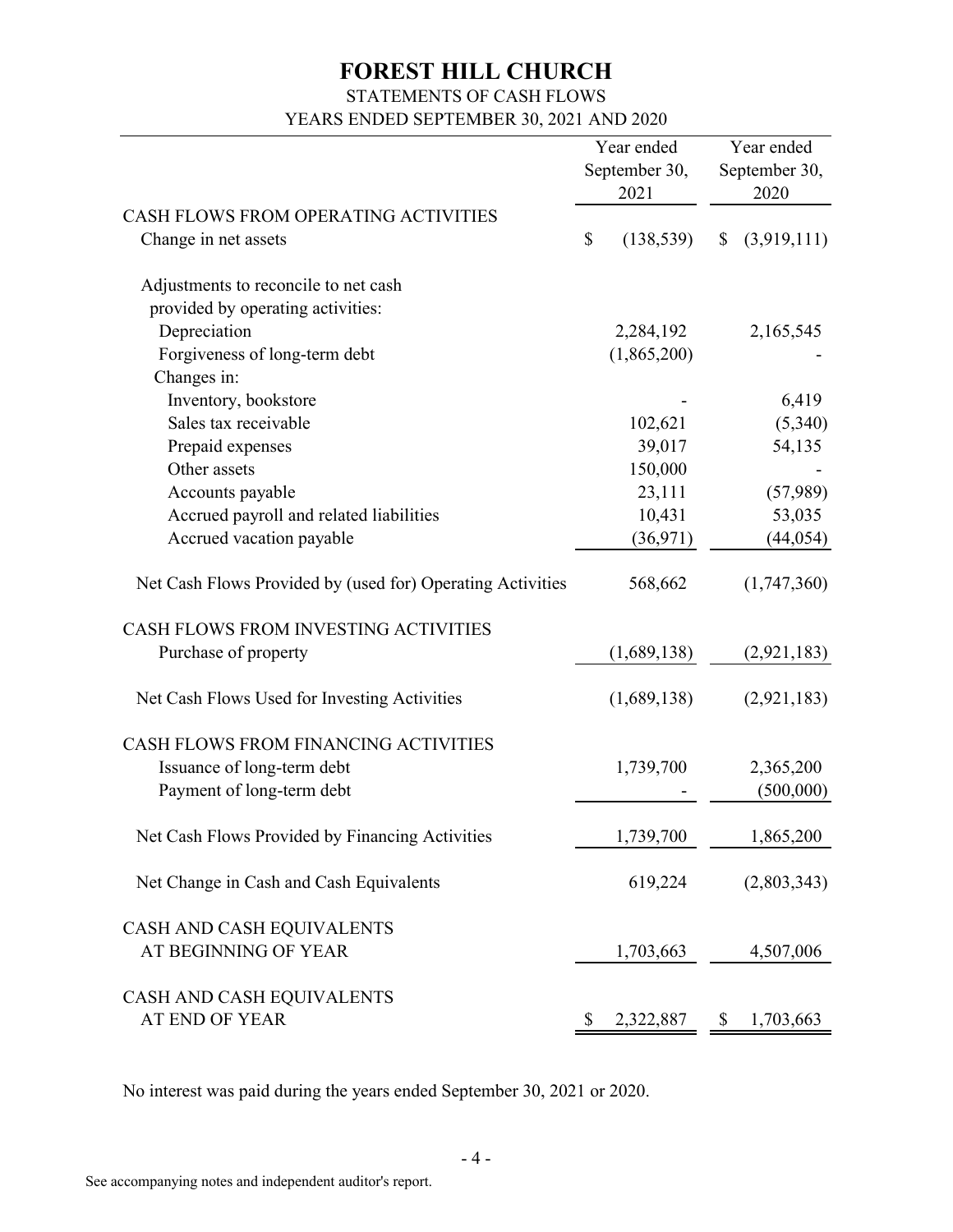### 1. Nature of Operations

### Church

Forest Hill Church (the "Church") was incorporated in August 1986, and has multiple locations in the greater Charlotte, North Carolina area. The purpose of the Church is to reach and see people transformed by the Power of the Holy Spirit into fully devoted servants of Jesus. The Church is supported primarily by voluntary contributions from individuals.

### 2. Summary of Significant Accounting Policies

#### Basis of Accounting

The accompanying financial statements have been prepared on the accrual basis of accounting in accordance with accounting principles generally accepted in the United States of America. Net assets and revenues, expenses, gains, and losses are classified based on the existence or absence of donor-imposed restrictions. Accordingly, net assets and changes therein are classified and reported as follows:

Net assets without donor restrictions - Net assets that are not subject to any donor-imposed stipulations. Gifts of land, buildings and equipment are recorded as support without donor restrictions unless explicit donor restrictions specify how the donated assets must be used. Net assets designated by Church Council represent funds designated by the Church for specific purposes. However, these funds have not been restricted by donors and are available for any purpose at the Church's discretion.

Net assets with donor restrictions - Net assets subject to donor-imposed stipulations that may or will be met either by actions of the Church and/or the passage of time.

#### Promises to give

Unconditional promises to give are recorded at the time the promise to give is received by the Church. Conditional promises to give are not recognized until they become unconditional, that is, when the conditions on which they depend are substantially met. Intentions to give are not recognized because the intentions do not represent a legally enforceable pledge. At year-end, the Church had no promises to give.

#### Donated services and goods

Donated services are reported as contributions when the services (a) create or enhance nonfinancial assets or (b) would be purchased if they had not been provided by contribution, require specialized skills, and are provided by individuals possessing those skills. Donated equipment or materials, if significant, are included in support at fair value. During the year, the Church recorded no contributed services.

In addition, many individuals volunteer their time and perform a variety of tasks that assist the Church with specific assistance programs and various assignments. No amounts have been reflected in the financial statements for these contributions as the contributions are either insignificant or do not meet the criteria for recognition under generally accepted accounting principles.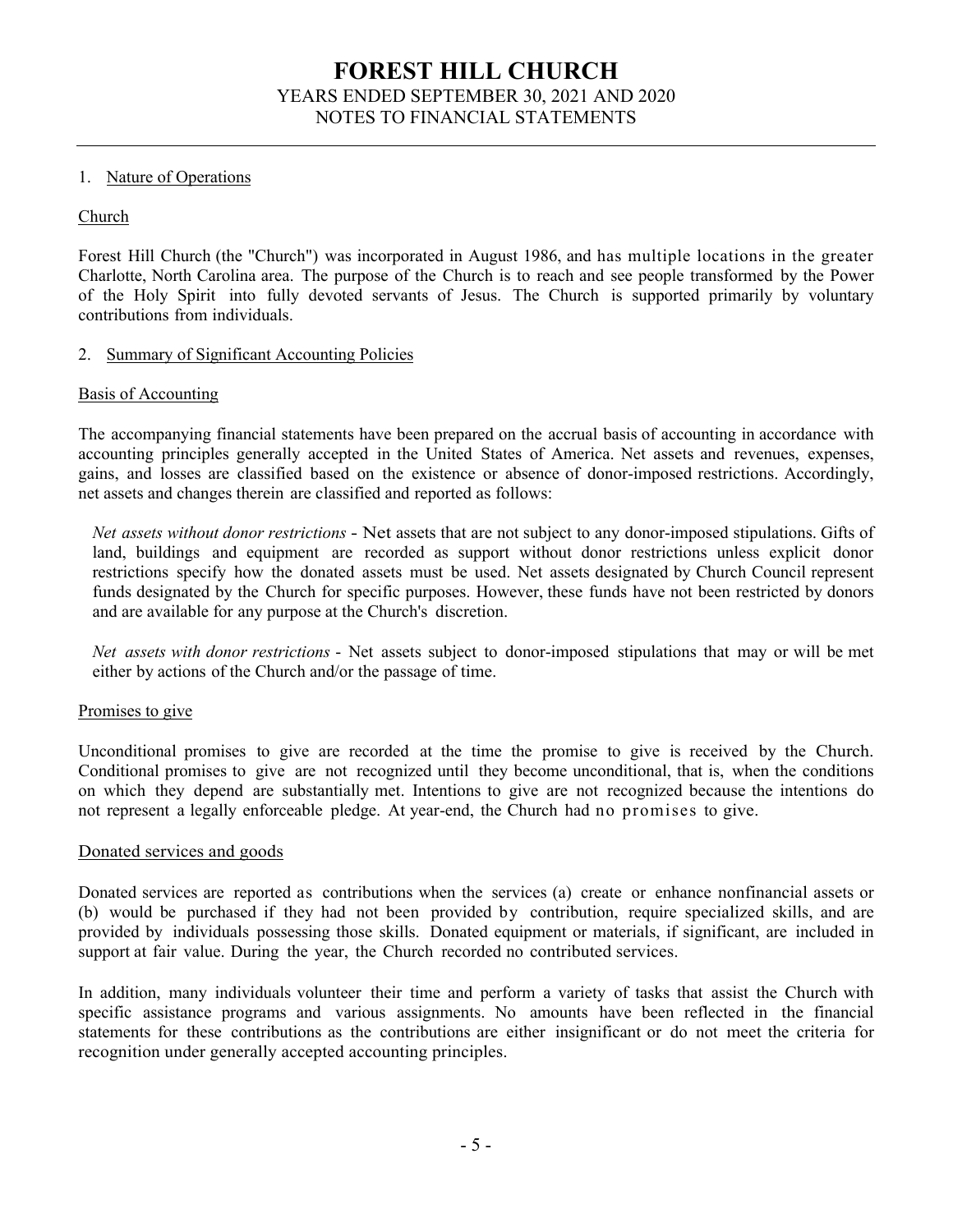### Other support

Contributions of marketable securities are generally sold upon receipt. Donations of motor vehicles are either utilized in operations or sold upon receipt. Donated real property, equipment, or materials, if significant, are included in support at fair value. During the year, no contributed equipment was received.

#### Cash and cash equivalents

Cash and cash equivalents consist of cash on hand, cash in interest-bearing and non-interest-bearing checking accounts, and money funds.

#### Receivables

The balance of receivables on September 30, 2021 and 2020 consists of North Carolina sales tax paid that will be refunded. The balance is presently at net realizable value and is expected to be collected in the subsequent year.

#### Property and equipment

Property and equipment are stated at cost if purchased or fair value at date of receipt if donated, subject to a L500 capitalization policy. Depreciation is provided over the estimated useful lives of the assets, which is assumed to be forty years for buildings and three to ten years for equipment and is computed on the straight-line method with no estimated salvage values. The costs of major improvements are capitalized while the costs of maintenance and repairs, which do not improve or extend the useful life of the respective asset, are expensed when incurred. The cost and accumulated depreciation of property and equipment are eliminated from the accounts upon disposal and any resulting gain or loss is included in the changes in net assets in the period during which the disposition occurred.

#### **Inventory**

Inventories are valued at the lower of cost or market using the weighted average method. Inventory consists primarily of books, periodicals, audio, video, and other materials that will either be sold or used in Church operations. Remaining inventory was disposed of in October 2019.

#### Functional allocation of expenses

Expenses are allocated to program services, management and general, and fund raising based on management's estimates of time spent and various allocation methods appropriate to the type of expense.

#### Income tax status

The Church is exempt from Federal income tax under Internal Revenue Code Section  $50I(c)(3)$  with respect to their exempt function income. The Church is not classified as a private foundation as defined by Section 509(a) of the Internal Revenue Code. Generally accepted accounting procedures require an organization to recognize a tax benefit or expense from an uncertain tax position only if it is more likely than not that the tax position will be sustained on examination by the taxing authorities, based on the technical merits of the position. The Church has no uncertain tax positions as of September 30, 2021.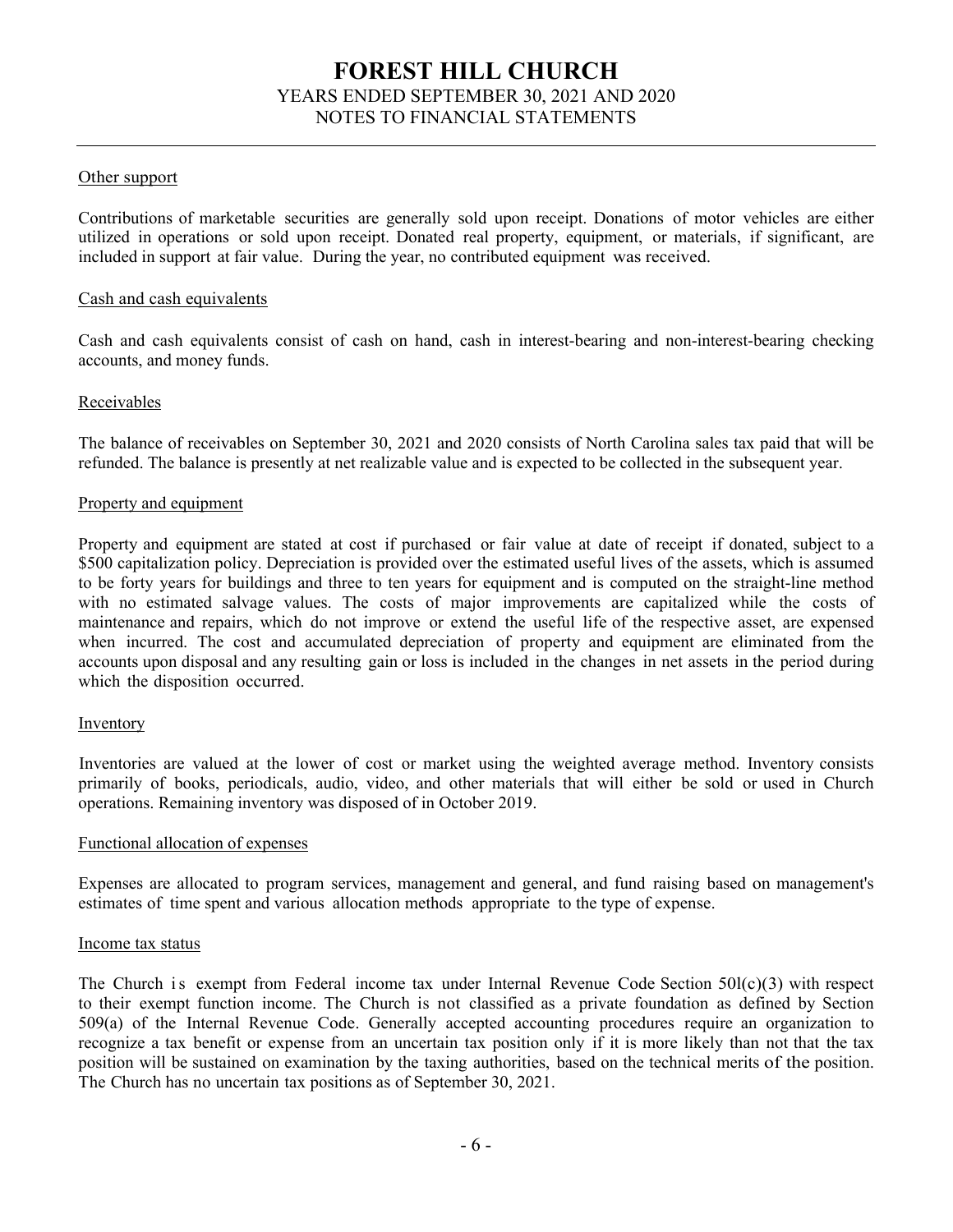## Use of estimates

The preparation of financial statements in conformity with accounting principles generally accepted in the United States of America requires management to make estimates and assumptions that affect the reported amounts of assets and liabilities at the date of the financial statements and the reported amounts of revenues and expenses during the reporting period. Actual results could differ from those estimates.

### 3. Property and Equipment

Property and equipment used by the Church in its operations consists of the following on September 30, 2021 and 2020:

|                                                  |   | September 30,<br>2021 | September 30,<br>2020 |              |  |
|--------------------------------------------------|---|-----------------------|-----------------------|--------------|--|
| Land, buildings, and improvements                | S | 54,988,912 \$         |                       | 51,281,372   |  |
| Construction in process - Leasehold improvements |   | $-0-$                 |                       | 2,333,334    |  |
| Furniture, fixtures, and computer equipment      |   | 13,158,147            |                       | 12,843,231   |  |
| Transportation equipment                         |   | 163,390               |                       | 163,390      |  |
| Total                                            |   | 68,310,449            |                       | 66,621,327   |  |
| Less accumulated depreciation                    |   | (28, 115, 481)        |                       | (25,831,305) |  |
| TOTAL                                            |   | 40,194,968            |                       | 40,790,022   |  |

Depreciation expense was \$2,284,192 and \$2,165,545 for the years ended September 30, 2021 and 2020, respectively.

#### 4. Net Assets

#### Net assets without donor restrictions

Funds that have been set aside by the Church for a purpose other than normal operations, but are not donorrestricted, consist of  $$604,398$  on September 30, 2021 and  $$604,398$  on September 30, 2020.

#### Net assets with donor restrictions

Funds that have been received by the Church for a particular purpose or period of time that have remaining restrictions on September 30, 2021 and 2020 are detailed as follows:

|                        | September 30,<br>2021 |                       |  | September 30,<br>2020 |  |  |
|------------------------|-----------------------|-----------------------|--|-----------------------|--|--|
| Missions<br>All others | \$                    | 587,824 \$<br>572,433 |  | 571,036<br>446,114    |  |  |
| TOTAL                  |                       | 1,160,257             |  | 1,017,150             |  |  |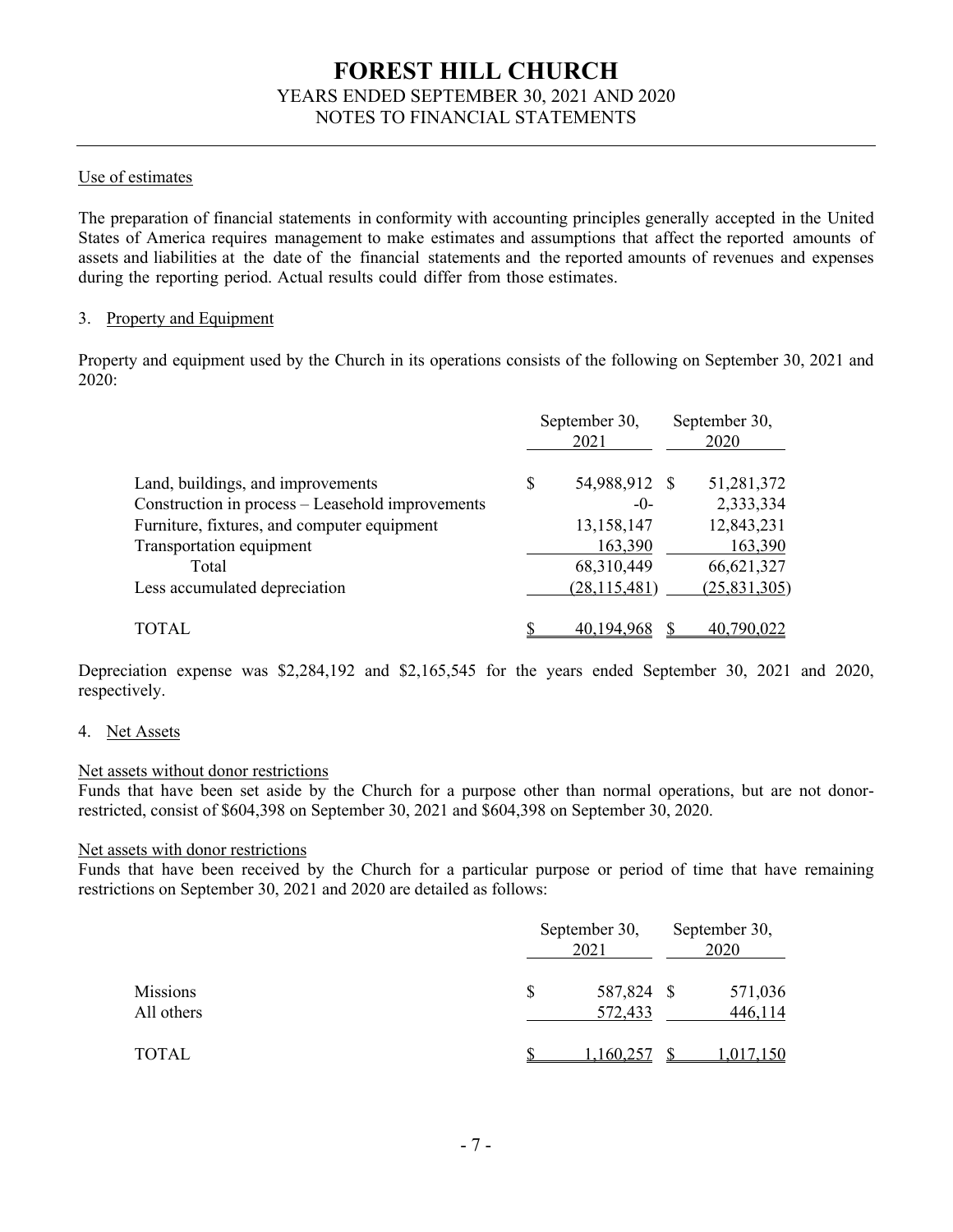## 5. Retirement Plan

The Church maintains a retirement savings account, as described in Internal Revenue Code Section 403(b), for the benefit of its employees. Employees can make pre-tax and post-tax contributions to the plan based on limits set by applicable tax law. The Church made contributions of \$338,915 to the plan during the year ended September 30,  $2021$  and \$523,375 during the year ended September 30, 2020.

### 6. Liquidity and Availability of Financial Assets

|                                                                                                           |    | September 30,<br>2021 | September 30,<br>2020 |
|-----------------------------------------------------------------------------------------------------------|----|-----------------------|-----------------------|
| Financial assets, at year end<br>Less those unavailable for general expenditures within one year, due to: | S. | 2,342,940 \$          | 1,826,337             |
| Subject to appropriation and satisfaction of donor restrictions                                           |    | (1,160,257)           | (1,017,150)           |
| Financial assets available to meet cash needs for general<br>Expenditures within one year                 |    | 1,182,683             | 809,187               |

The Church has \$1,182,683 of financial assets available within one year of the statement of financial position date to meet cash needs for general operating expenditures, consisting of cash and cash equivalents of  $$1,162,630$  and sales tax receivable of \$20,053.

## 7. Commitments

The Church has entered into an agreement with the Morrison Branch of the Young Men's Christian Association ("YMCA") of Greater Charlotte whereby it has expanded its current facility. Under this agreement, the Church fully funded the additional functional space, which is owned and operated by the YMCA. In return, the Church uses the facility primarily for Sunday morning worship services and office space for the exclusive use of Forest Hill staff.

Included in the agreement with the Morrison Branch of the YMCA of Greater Charlotte is a quarterly fee calculation comprised of utilities, insurance, taxes, housekeeping, maintenance, room and floor set-up/tear-down costs, and capital repairs and replacement costs. This fee will fluctuate based on actual costs each quarter and will be paid throughout the thirty-year term. Expenses incurred were \$190,822 for the year ended September 30, 2021 and \$180,606 for the year ended September 30, 2020.

In August 2018, the Church entered into a lease-purchase agreement for property located in the North Davidson area of Charlotte, North Carolina to be used for church services. Terms of the agreement provide for monthly rent in the amount of  $$6,000$  per month from August 2018 - December 2020, as well as a deposit in the amount of  $$150,000$ . The purchase price of the property is  $$4,000,000$  to be closed on or before December 31, 2020. In the event that the Church decides not to purchase the property, the \$150,000 deposit may be forfeited. In October 2020, the Church formally notified the owner of the property that it will not be purchasing the property. \$66,411 of the deposit was returned to the Church and \$83,589 was written off.

In November 2020, the Church entered into an agreement with Movement Resources for the use of property located in East Charlotte, North Carolina to be used for church services. Terms of the agreement provide for a donation in the amount of \$3,500,000 to be used for planned improvements to the property to prepare it for use by the church. Terms of the agreement provide for no monthly rent. Terms provide for use of the property for twenty years and then the Church can extend the agreement for four-consecutive five-year periods, each with no additional rent. As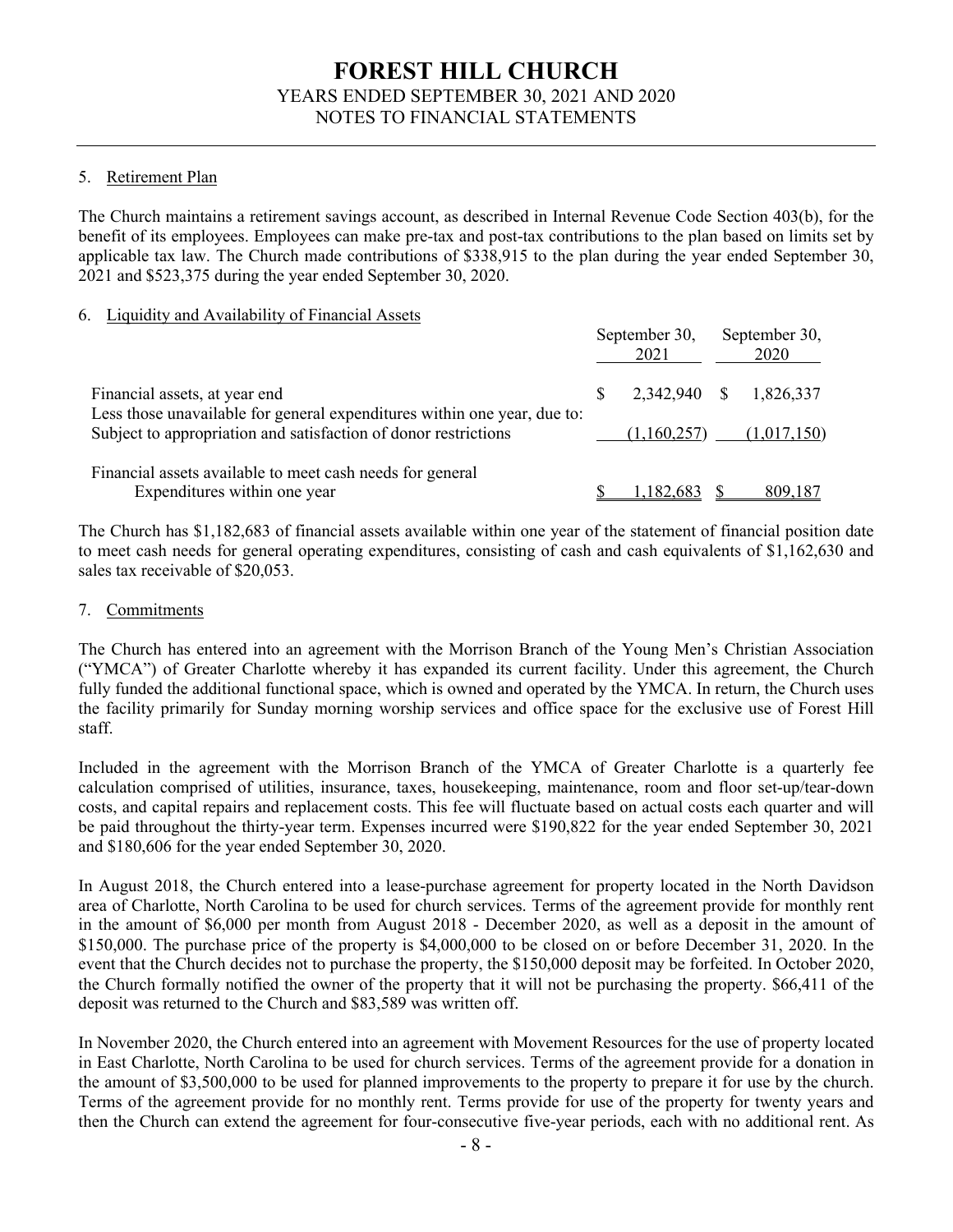of September 30, 2020, two payments of \$1,166,667 had been made totaling \$2,333,334, with the two remaining payments of \$583,363 each due by October 1, 2021 paid by September 30, 2021. This amount was treated as capitalized construction in process – leasehold improvements at September 30, 2020 but is reflected in land, buildings and improvements at September 30, 2021.

#### 8. Concentrations of Credit Risk

#### Cash in excess of insured limits

The Church regularly maintains cash balances in excess of FDIC insured limits. On September 30, 2021, the uninsured balance of cash was \$2,037,648. However, management believes that the risk related to the account is minimal due to the credit worthiness of the financial institutions.

#### Geographic area

The Church by its nature operates in a small geographic area and is therefore subject to changes in the local economy.

#### 9. Functional Expenses

The Church's activities are focused in three functional areas. Program services represent the primary focus of the Church's activities. Supporting services are fundraising activities and general and administrative activities. The costs of the various programs and other activities for the years ended September 30, 2021 and 2020 are summarized on a functional @asis @elow. Certain costs have @een allocated among the program and supporting services benefited.

| 2021         | 2020         |
|--------------|--------------|
| \$15,987,180 | \$18,880,308 |
|              |              |
| 153,928      | 148,101      |
| 1,385,355    | 1,332,911    |
| 1,539,283    | 1,481,012    |
| \$17,526,463 | \$20,361,320 |
|              |              |

#### 10. Long-Term Debt

On April 8, 2020, the Church received a loan under the Payroll Protection Program of the Coronavirus Aid, Relief and Economic Security (CARES) Act in the amount of \$2,365,200. Subsequent to the receipt of the loan the Church returned  $$500,000$ , resulting in  $$1,865,200$  due. Management anticipated eligibility for total loan forgiveness at September 30, 2020. It was reflected as a liability, with all conditions to be met for loan forgiveness subsequent to September 30, 2020. Per the loan agreement terms, under the PPP Flexibility Act, the Church must submit a forgiveness application within 10 months of the 24-week loan forgiveness covered period—following the date which the loan was received. As of December 10, 2020, the Church has applied for loan forgiveness. As of December 10, 2020, the Church does not have to pay any interest or principal on the loan proceeds until at least after August 25, 2021 (10 months plus the 24-week loan forgiveness covered period). The loan was fully forgiven in June and August, 2021.